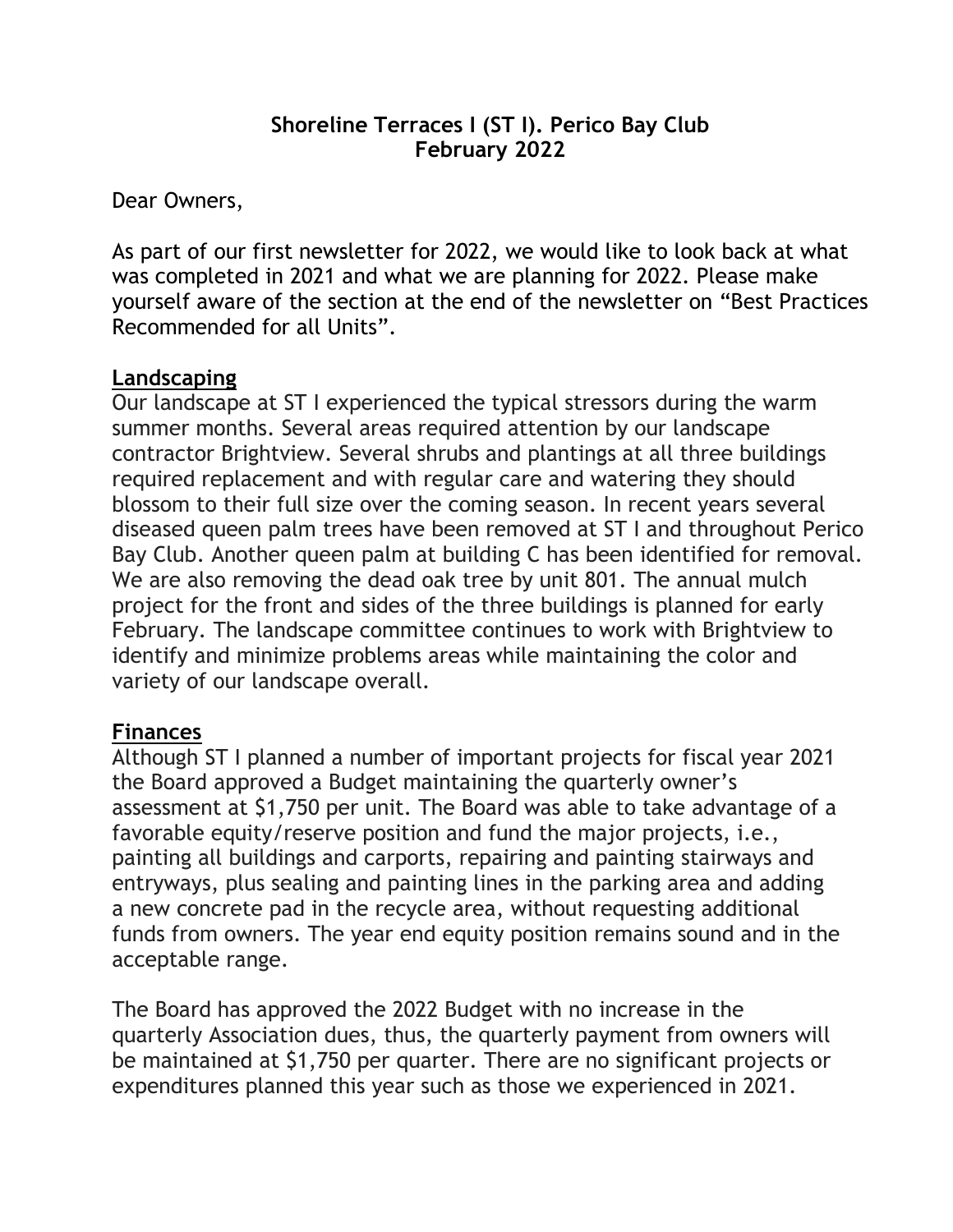Reserves will continue to be funded at required levels and the solid equity position will be maintained which provides some financial assurance to owners during these uncertain times.

# **Structural Projects Completed in 2021**

There were both major structural and minor structural projects that were accomplished in 2021. The following projects were successfully completed:

- Painting of all buildings and carports.
- Concrete maintenance and repairs to our entranceways, walls and steps.
- Asphalt sealing & striping of our roads and parking areas.
- Porch Lamps were all replaced.
- Address numbers were replaced on buildings and car ports.
- Dumpster & recycling center replacement.
- Replaced the pool spa heater.

### **Structural Projects Planned for 2022**

For 2022 there are projects in the planning stages to address a few structural improvements, repairs, and additions. In the planning stages are the following projects

- Building a storage shed at the end of one of our carports. This shed will provide us with an area to store supplies, tools, a grill, etc.
- Adding bike racks at a few locations.
- The Audubon Bridge will be repaired, power washed and repainted.
- Pool Furniture repairs to umbrellas and chase lounges, and adding a new 19 inch high chase lounge chair.

# **Reminders and Best Practices**

### **If You are Selling Your Unit**

All sellers need to advise their Real Estate agent and buyers about the SL I application process. Please allow 2-3 weeks processing time to facilitate your closing date. Prior to the sale of your unit, you must fill out and submit all of the following documents and the Background Check fee. These forms can be found on the SL I website on the Perico Bay Club website.

- 1. Sales Application Form
- 2. Background Check Form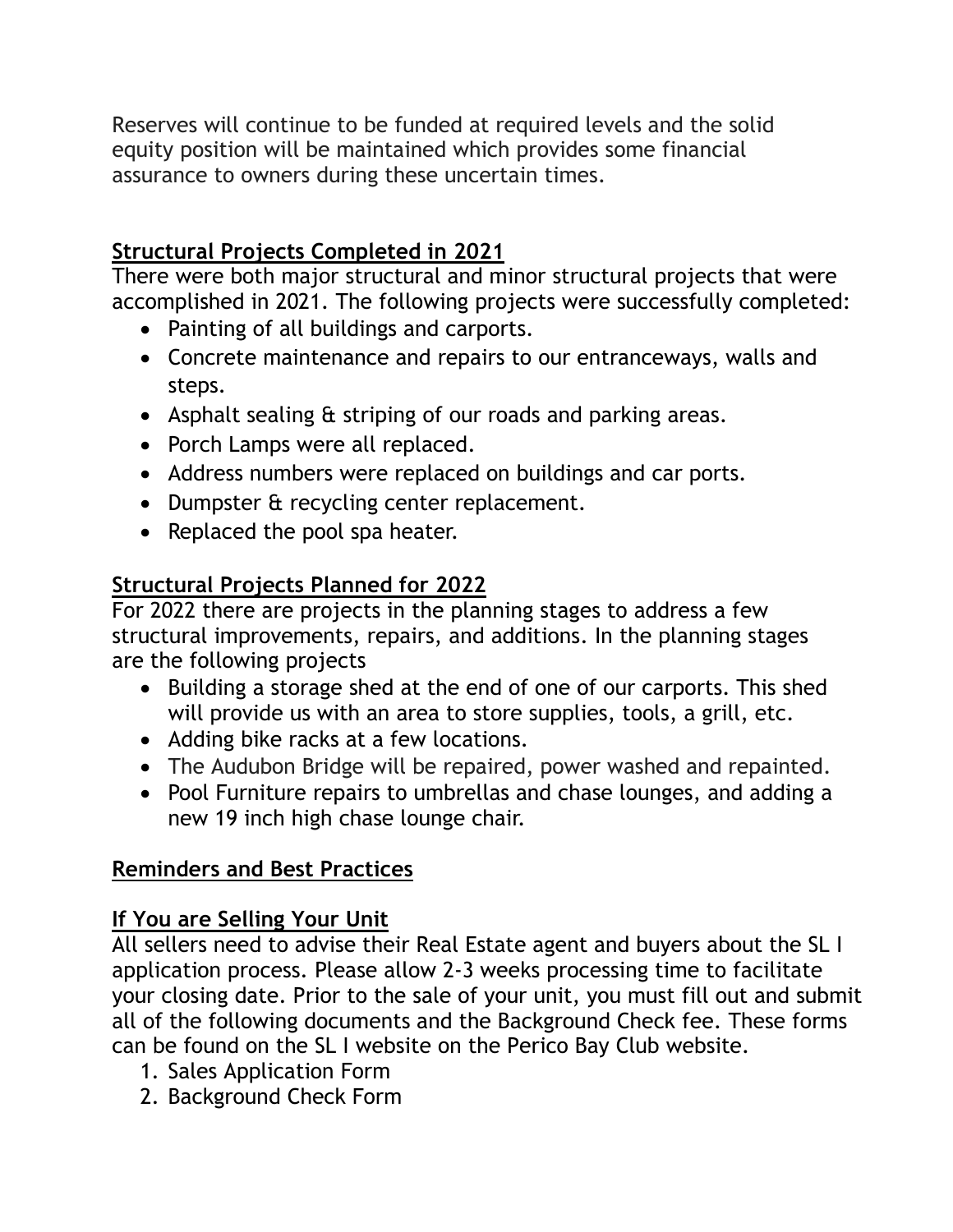- 3. Completed Vehicle Pass
- 4. Check for \$100 to cover the background check.

### **If You are Leasing Your Unit**

All lessors need to advise their interested parties and Real Estate agent about the SL I application process. Please allow 2-3 weeks processing time to facilitate a move in date. Units may only be rented 3 times a year for a minimum of a 1 month term. Long term leases are subject to board review prior the beginning of the lease and each subsequent year's term. Prior to the rental of your unit, you must fill out and submit all of the following documents and the Background Check fee. These forms can be found on the SLI website on the Perico Bay Club website.

- 1. Lease Application Form
- 2. Background Check Form
- 3. Completed Vehicle Pass
- 4. Check for \$100 to cover the background check..

Note: Lessors are not permitted to have pets as part of their leasing agreement.

### **Family/Friend Use of Unit Without Owner Present**

We require the completion and submission of a Guest Registration Form prior to family/friends using your unit when you are not here. It is important for safety reasons to know who is in our community. The Guest registration form is on the SL I website on the Perico Bay Club website.

Note: Submit all forms to our Property Management company listed on our website.

#### **Best Practices Recommended for all Units**

- Owners must submit a request to the Board and work permits if required for any remodeling changes planned for their unit.
- Owners removing carpet and replacing tile, wood, or laminate must insulate under hard surfaces or choose materials that mitigate sound transfer to adjoining units.
- Owners are responsible for damage to the building, stairs, landscaping, or any structures affected during remodeling or renovation of a unit.
- Owners are required to mitigate dampness and humidity to prevent mold. Thermostats should be set at 78 degrees or lower and humidistat at 50% when your unit is vacant.